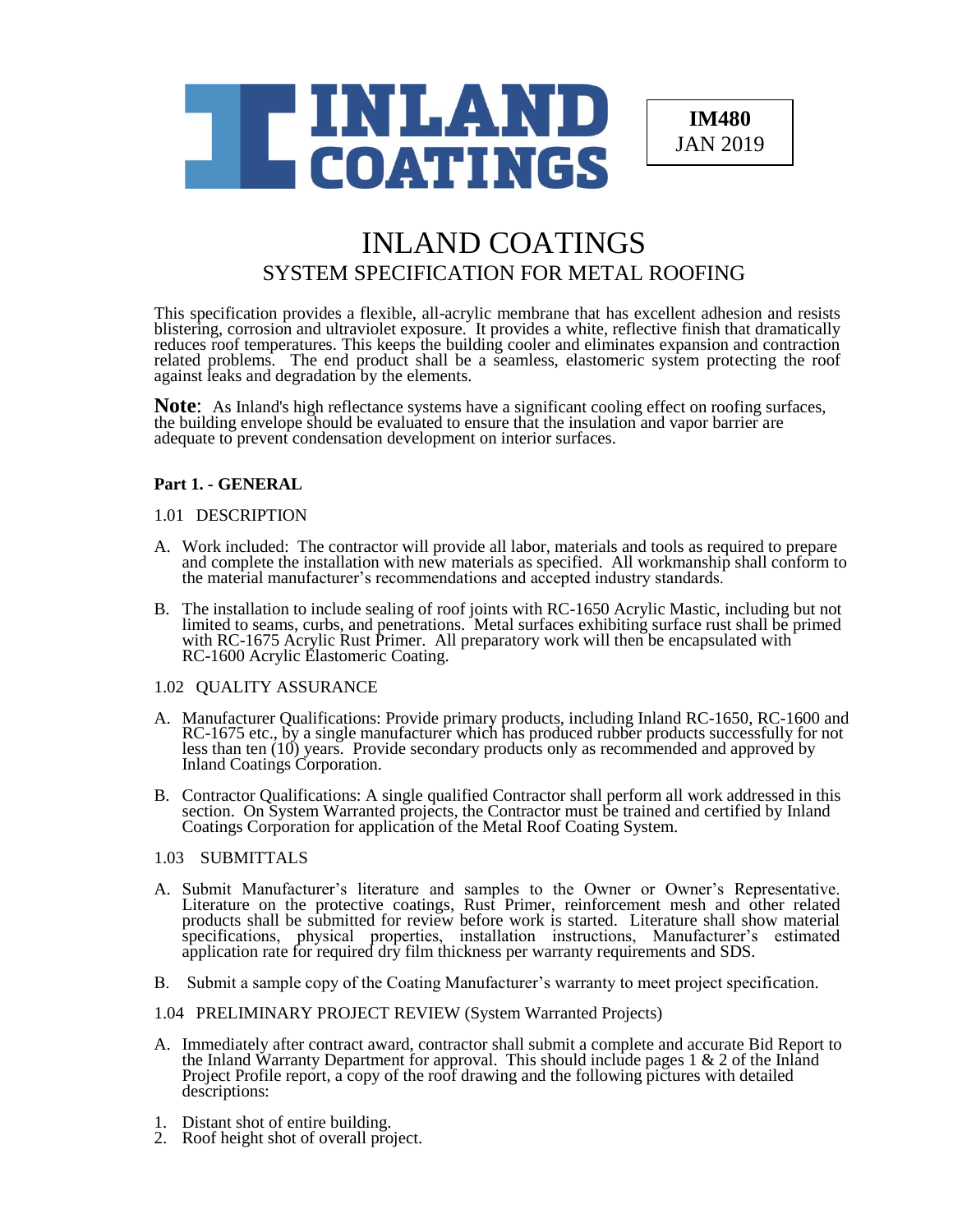- 3. Close-up of horizontal and vertical seams.
- 4. Any unusual flashing or problem areas.

#### 1.05 JOB CONDITIONS

- A. Proceed with roofing work only when existing and forecasted weather conditions will permit work to be performed in accordance with manufacturer's requirements as follows:
	- 1. Do not begin work if rain is expected within twelve hours of application.
	- 2. Do not begin work if surface temperature is above 120 degrees Fahrenheit or below 50 degrees Fahrenheit, or when the dew point is less than 5 degrees Fahrenheit above the surface temperature.
	- 3. No moisture, dirt, oils or other contaminates can be present when applying products.
	- 4. Do not atomize coating when wind velocity is above 15 m.p.h.

# 1.06 FIELD QUALITY CONTROL

- A. The overall weather conditions, including roof surface temperature, ambient air temperature, relative humidity, dew point and wind velocity shall be recorded daily by the Contractor on the Project Profile form.
- B. Inspections: A minimum of two (Beginning and Final) inspections, by an approved manufacturer's representative, will be required on all projects requiring a System Warranty. The first shall be conducted at the beginning of the project after all surface preparation is completed and prior to the application of any Inland products. The Final inspection will be conducted at the end of the project, after all product applications are completed.
- C. Verification of Coating Thickness: The wet film thickness shall be measured and recorded daily, along with the quantity of product and total square feet applied.

# 1.07 WARRANTY

Provide Inland Product or System Warranty per the requirement of the Building Owner and/or Architect. In order to obtain any Inland System Warranty, the following conditions apply:

- A. Determination of the appropriateness of the Inland Roofing System for any given metal roof must be obtained from Inland's Warranty Department prior to offering any Inland System Warranty. Inland will refuse to offer a warranty on any Inland System being installed over an unfit, unsound or inappropriate substrate. A project approval letter must be received from Inland prior to beginning a System Warranted project.
- B. The Inland Roofing System must be applied to the full area of the roof. A System Warranty will not be issued for installations over a section of any roof unless otherwise approved in advance by the Inland Warranty Department.
- C. Contractor shall provide Inland Warranty Department at least two (2) weeks notice for scheduling of on-site technical support or inspections.
- D. All gutters and roof areas which pond water for more than 48 hours after precipitation ceases are excluded from the coverage under the Inland Warranty.
- E. All required forms, applicable warranty fees and the completed Warranty Registration Form, signed by the Contractor and Building Owner, must be returned to the Inland Warranty Department no later than 30 days after the completion of the project.

# 1.08 PRODUCT HANDLING

- A. Deliver only approved materials to the job site. Deliver materials in original sealed containers with seals unbroken and labels legible and intact.
- B. Store and handle materials in a manner that shall ensure there is no possibility of contamination. Store in a dry, well-ventilated, weather-tight place, at temperatures between  $50^{\circ}$  F and  $90^{\circ}$  F. Do not stack material pallets more than two high. Do not subject existing roof to unnecessary loading of stockpiled materials. In all cases the storage and handling of materials shall conform to the requirements of the manufacturer and all applicable safety regulatory agencies.
- C. Any damaged materials, or materials not conforming to the specific requirements, shall be rejected by the owner. Rejected materials shall be immediately removed from the job site and replaced at no cost to the owner.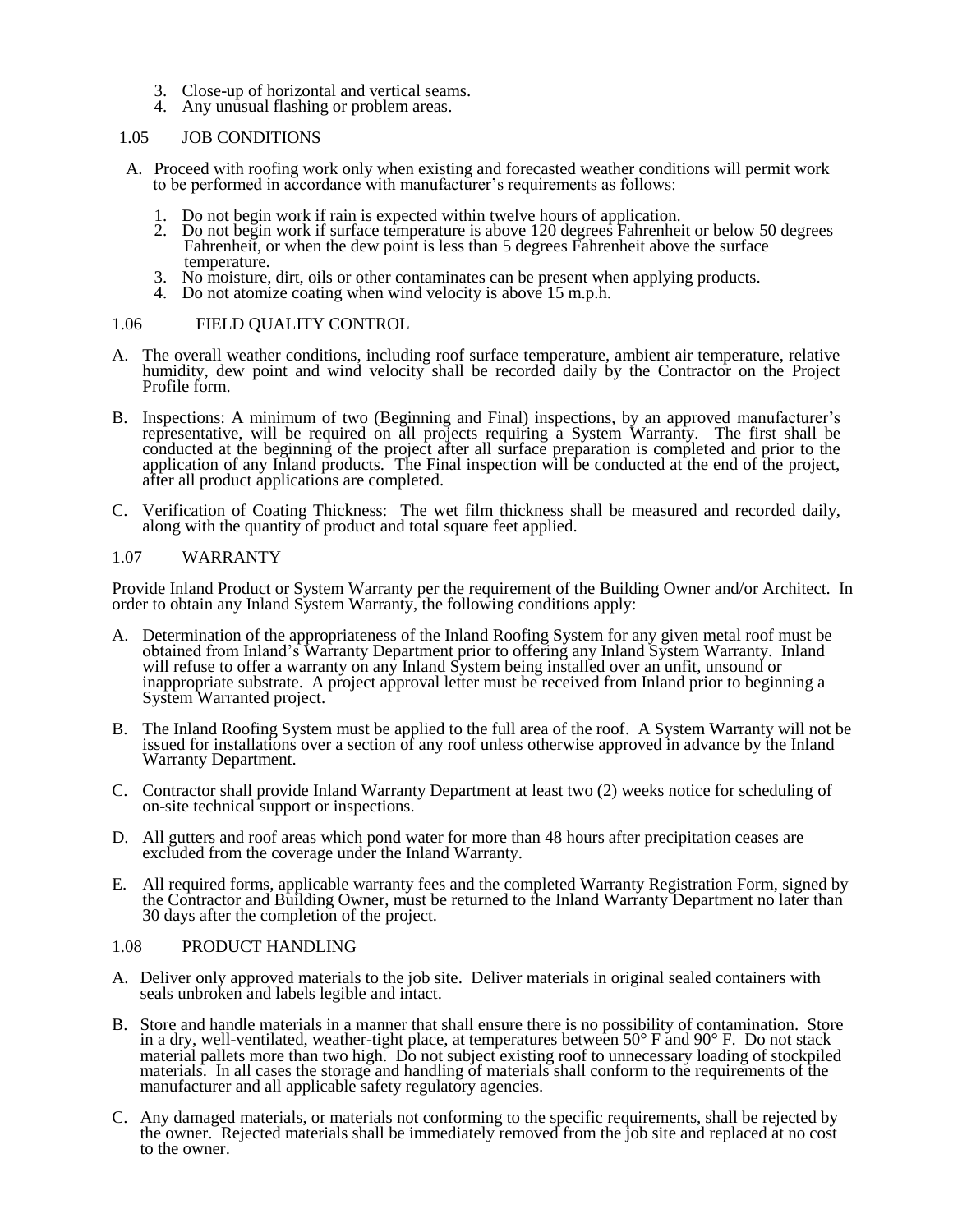#### **Part 2. PRODUCTS**

#### 2.01 ACRYLIC ROOF COATINGS

- A. Acrylic Roof Coating products physical specifications and minimal performance criteria shall be as follows:
- 1. RC-1600 Acrylic Elastomeric Coating

Drying Time:  $2 - 4$  hours Elongation: 300 percent (ASTM D-412) Tensile Strength: 250 PSI (ASTM D-412) Coverage Rates: 65 – 100 sq. ft/gal Reduction: None Specific Gravity: 1.48<br>Flash Point: None Flash Point:

2. RC-1650 Acrylic Mastic

Drying Time:  $2 - 4$  hours Elongation: 300 percent (ASTM D-412) Tensile Strength: 250 PSI (ASTM D-412) Reduction: None Specific Gravity: 1.48 Flash Point: None

3. RC-1675 Acrylic Rust Primer

Acrylic copolymer emulsion designed to provide maximum adhesion when coating metal roofs.

4. RPM Series Polyester Mesh

Stitchbonded polyester mesh for reinforcement of seams and penetrations. Provides high strength and good elongation and conforms well to irregular surfaces.

Tensile Strength: 57.1 PSI (ASTM D1682) Elongation: 61% (ASTM D1682) Mullen Burst: 176 lbs. (ASTM D3786) Trapezoid: 16 lbs. (ASTM D1117)

5. CR 2100 Rubber Skylight Coating

 Clear, flexible rubber coating that provides excellent adhesion and water resistance for fiberglass skylight panels.

Drying Time:  $1 - 3$  hours Elongation: 400 percent (ASTM D-412) Tensile Strength: 1520 PSI (ASTM D-412) Coverage Rates: 80 – 100 sq. ft/gal Reduction: None Specific Gravity: .87<br>Flash Point: 101°F. Flash Point:

6. RC 300 Roofing Cleaner/Degreaser

An alkaline cleaner that is biodegradable and non-flammable, which cleans and degreases various roofing surfaces.

7. RST Series Roofing Seam Tape

A strong, flexible seam tape for reinforcement of seams and penetrations. Provides good elongation and conforms well to irregular surfaces.

Solid Content (ASTM D1729-69): 99.8% Tensile Strength (ASTM D-412): 35 PSI Elongation/webbing: 200% Cold Temperature Flexibility: Passes Moisture Vapor Transmission: 0.75 perms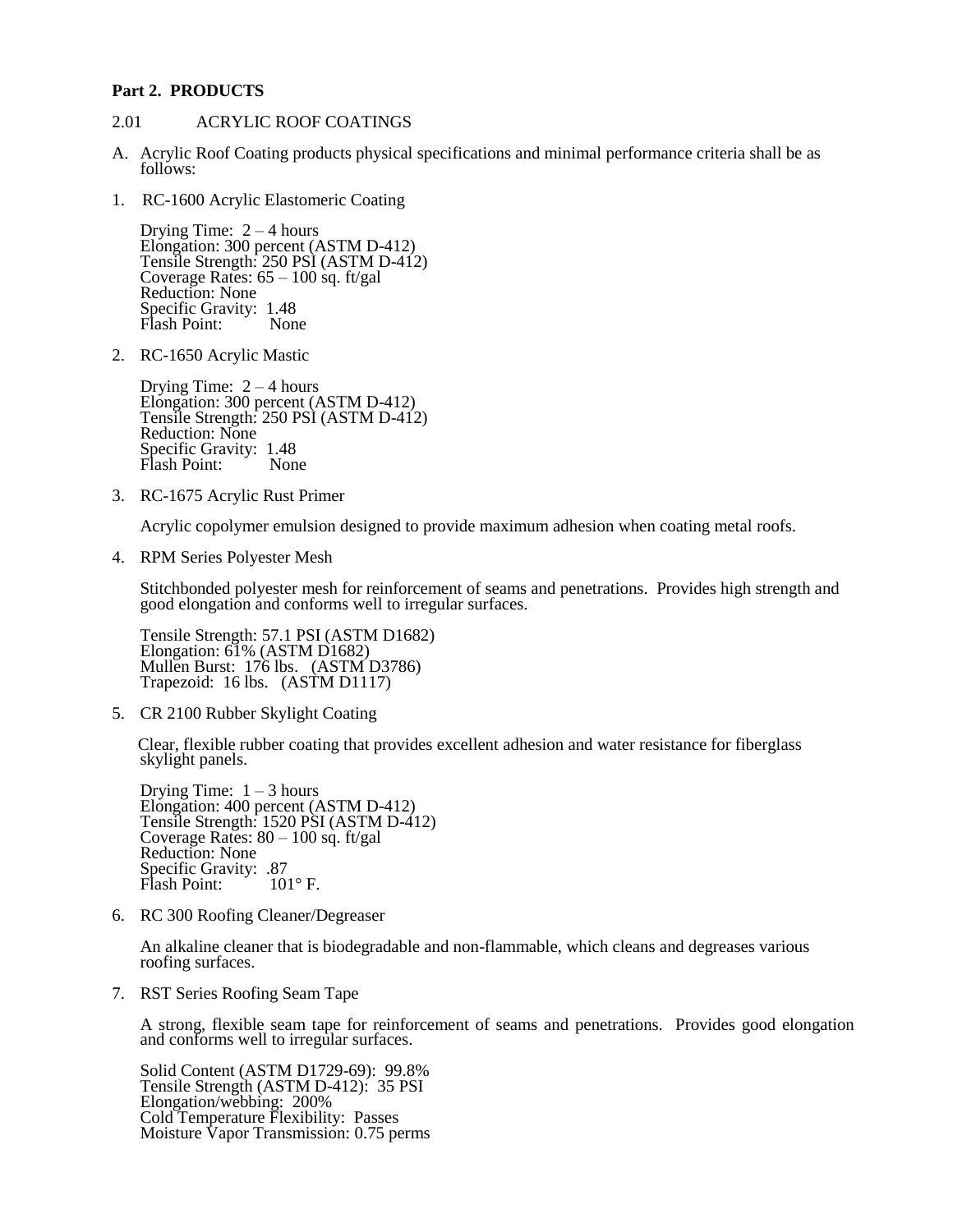- 2.02 Manufacturer
- A. The following roof coating manufacturers have been approved for the project. No substitutions by secondary, indirect manufacturers will be allowed.
- 1. Inland Coatings 26259 US-6 Adel, IA 50003 (800) 456-8467 www.inlandcoatings.com
- B. Other manufacturers requesting approval must submit acceptable information certifying that they are the direct manufacturer from raw material into the specified product and meet the performance criteria required.

# **PART 3.0 - INSTALLATION**

3.01 Surface Preparation

- A. Examine substrate to receive new roofing. Do not proceed with installation of the Inland Roofing System until unsatisfactory conditions have been corrected in a manner acceptable to the manufacturer (Inland Coatings).
- B. Contractor shall address the following:
	- •Treatment of large gaps and cracks
	- •Treatment of ponding water areas
	- •Thorough cleaning
	- •Miscellaneous items
- C. Treatment of Excessive Gaps: All large gaps (1/8" or larger) existing between roof panels must be closed or made flush with self-drilling screws.
- D. Treatment of Ponding Water Areas: Contractor shall make every effort to mechanically eliminate all ponding water areas on the roof prior to application of products ("ponding water" is defined as water which does not properly drain and remains for more than 48 hours after precipitation stops). This may include the installation of crickets, condensation lines from HVAC units, etc.
- E. Repair of Dented / Damaged Panels: Applicator shall repair dented and/or damaged metal roof panels. Dents shall be mechanically removed to the maximum extent possible. If ribs are cracked, Contractor shall cover the broken rib area with RC-1650 Acrylic Mastic and RPM 400 (4") Polyester Mesh.
- F. Re-tightening and Replacement of Fasteners: All fasteners must be re-tightened, secured or replaced, as necessary. All stripped fasteners must be replaced with larger diameter fasteners w/washers. All missing fasteners must be replaced.
- G. Thorough Cleaning / Removal of Existing Paints and Coatings: Metal substrate must be pressurewashed with clean water. A minimum working pressure of 3,000 psi shall be used to remove all dirt, dust, previous paints/coatings which are delaminating and waste products (oil, oil-based roof cements, solvents, grease, animal fats, etc.). A rotary spray tip and/or the use of Inland RC 300 Cleaner/Degreaser will improve metal panel cleaning. All existing silicone-based sealants must be completely removed from roof substrate prior to application of products. Allow roof to dry thoroughly before application of Inland Acrylic Coatings.
- H. Treatment of Residual Asphalt: Installer shall make every effort to remove asphaltic roofing elements. Removal efforts must include use of methods such as pressure-washing, scrapers, wire brushes, power wire-wheels, or other similar tools. Residual asphaltic areas are to be addressed with Inland RS 2030 Roofing Sealer.
- I. Treatment of Rust Areas: All rust areas must be thoroughly cleaned to prevent further deterioration of the metal roof panels. Remove all loose, flaking or powdery rust by wire brushing if it has not been removed during the pressure washing. All areas exhibiting tight rust shall be primed with Inland RC-1675 Acrylic Rust Primer at a rate of 200 sf/gal.
- J. Air conditioning units, blowers and evaporative coolers shall be disconnected or otherwise modified to prevent contaminating the roof surfaces with water or condensation, and to prevent fumes from entering the building.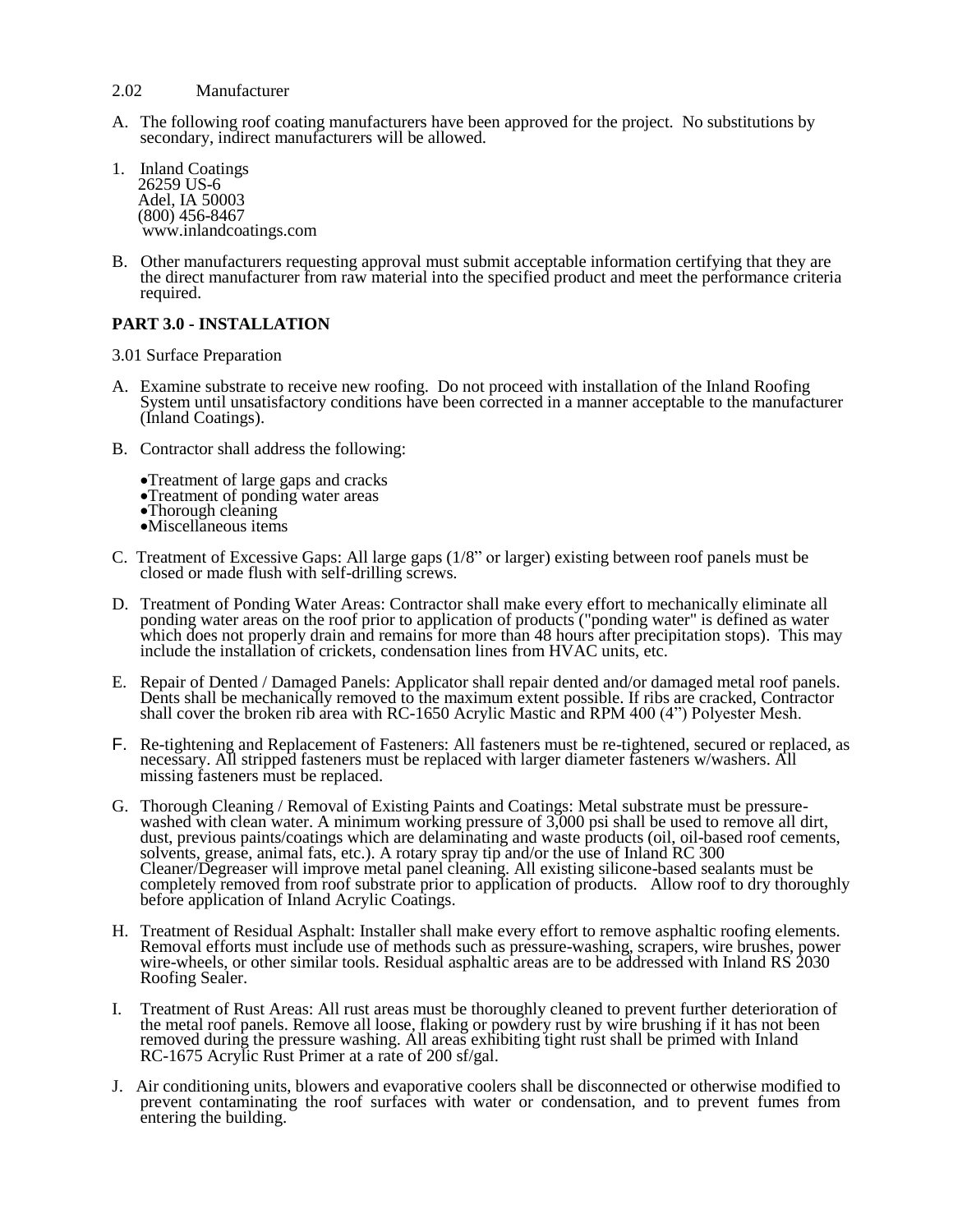#### 3.02 SEAMS, FASTENERS AND PENETRATIONS (Mandatory on System Warranties) (**Method 1 with RPM Series Polyester mesh**)

- A. **Fasteners:** Coat all fasteners with a liberal amount of RC-1650 Acrylic Mastic. All fasteners must be totally encapsulated (Approximately 300 fasteners per gallon).
- B. **Vertical Seams:** Gaps smaller than 1/16" do not require the use of reinforcing mesh. All vertical seams should be coated with RC-1650 Acrylic Mastic at a coverage rate of 28 sf/gal. (A 3" to 4" wide pattern should yield 80 to 100 lft/gal @ 30 mils DFT). This to be accomplished in a one-coat process, with the RC-1650 back-brushed and the seam area filled and free of voids.
- C. Vertical Seams with gaps in excess of 1/16" must either be tightened with self-tapping screws or reinforced with RPM-200 Polyester Mesh. This to be accomplished in a two-coat process.
- 1. Embed RPM-200 Polyester Mesh (2" wide) into the seam compound. Back-brush the RPM-200 using a stiff bristle brush to prevent wrinkling or air pockets under the fabric. Allow seam area to cure a minimum of two hours. A liberal second coat of RC-1650 is then applied over the RPM-200 Polyester Mesh.
- D. **Horizontal Seams:** All horizontal seams should be coated with RC-1650 Acrylic Mastic at a coverage rate of 19 sf/gal. (A 5" wide pattern should yield 45 lft/gal @ 45 mils DFT). The above coverage rates are to be achieved in a two-coat application.
- 1. The application of RC-1650 should be centered on the metal seam, overlapping an adequate distance on either side of the seam to accommodate the width of the polyester mesh.
- 2. Embed RPM-400 Polyester Mesh (4" wide) into the Acrylic Mastic. Back-brush the RPM-400 polyester using a stiff bristle brush to prevent wrinkling or air pockets under the fabric. Allow seam area to cure a minimum of two hours. A liberal second coat of RC-1650 is then applied over the RPM-400.
- E. **Penetrations and Flashings:** Flash all curbs, crickets, rakes, parapet walls, ridge caps, vent pipes, pinholes on metal panel, skylights, etc. with RC-1650 Acrylic Mastic, then embed RPM-400 Polyester Mesh (4" wide). Allow seam area to cure a minimum of two hours. Cover the RPM-400 mesh with a liberal second coat of RC-1650 Acrylic Mastic.
- F. **Skylights:** Apply two coats of CR 2100 Rubber Skylight Coating to all fiberglass skylight panels at a rate of 100 sf/gal per coat. This is best accomplished using a roller or brush.

#### 3.03 SEAMS, FASTENERS AND PENETRATIONS (Mandatory on System Warranties) (**Method 2 with RST Series Roofing Seam Tape**)

- A. **Fasteners:** Encapsulate all fasteners with a liberal amount of RC-1650 Acrylic Mastic (Approximately 300 fasteners per gallon).
- B. **Vertical Seams:** Gaps smaller than 1/16" do not require the use of RST-200 Roofing Seam Tape. All vertical seams should be coated with RC-1650 Acrylic Mastic at a coverage rate of  $\tilde{28}$  sf/gal. ( $\AA$  3" to 4" wide pattern should yield 80 to 100 lft/gal  $@$  30 mils DFT). This to be accomplished in a one-coat process, with the RC-1650 back-brushed and the seam area filled and free of voids.
- C. For vertical seams in excess of 1/16", carefully apply RST-200 Roofing Seam Tape to the seam area and work into all cracks and crevices to prevent wrinkling or air pockets. Apply a liberal coat of RC-1650 Acrylic Mastic at a coverage rate of 56 sf/gal. ( $\AA$  3" to 4" wide pattern should yield 160 to 200 lft/gal @ 15 mils DFT). The combined minimum Dry Film Thickness (DFT) required under this specification shall be 30 mils. All seaming applications should be centered on the metal seam, overlapping an adequate distance on either side of the seam.
- D. **Horizontal Seams:** Carefully apply RST-400 Roofing Seam Tape to the seam area and work into all cracks and crevices to prevent wrinkling or air pockets. Apply a liberal coat of RC-1650 Acrylic Mastic at a coverage rate of 34 sf/gal. (A 5" wide pattern should yield 80 lft/gal @ 25 mils DFT). The combined minimum Dry Film Thickness (DFT) required under this specification shall be 45 mils.
- 1. All seaming applications should be centered on the metal seam, overlapping an adequate distance on either side of the seam.